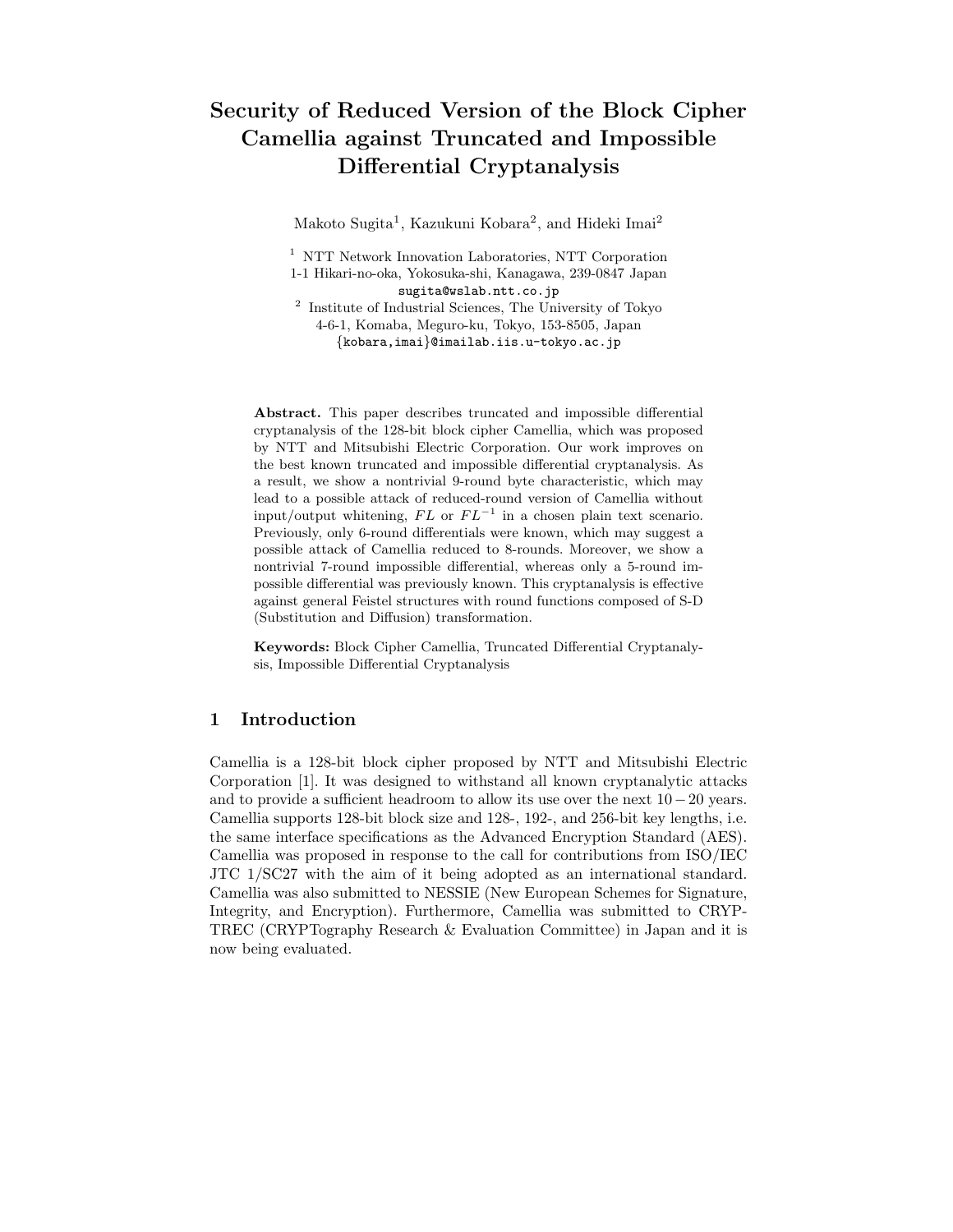Like E2 [5], which was submitted to AES, Camellia uses a combination of a Feistel structure and the SPN-(Substitution and Permutation Network) structure, but it also includes new features such as the use of improved linear transformation in SPN-structures, the change of SPN-structures from three layers into two, and the use of input/output whitening,  $FL$  and  $FL^{-1}$ . The result is improved immunity against truncated differential cryptanalysis, which was applied successfully against reduced-round version of E2 by Matsui and Tokita [12].

Truncated differential cryptanalysis was introduced by Knudsen [4], as a generalization of differential crypanalysis [3]. He defined them as differentials where only a part of the differential can be predicted. The notion of truncated differentials as introduced by him is wide, but with a byte-oriented cipher such as E2 or Camellia, it is natural to study byte-wise differentials as truncated differentials.

The initial analysis of the security of Camellia and its resistance to the truncated and impossible differential cryptanalysis is given in [1], [6]. They state that Camellia with more than 11 rounds is secure against truncated differential cryptanalysis, though they did not indicate the effective truncated differentials. Up to now, the effective cryptanalysis applicable to Camellia has been the higher order differential cryptanalysis proposed by Kawabata, et al.[7], which utilizes non-trivial 6-round higher order differentials, and the differential crypatanalysis which utilizes a 7-round differential [2].

Our analysis improves on the best known truncated and impossible cryptanalysis against Camellia. Our cryptanalysis finds a nontrivial 9-round truncated differential, which may lead to a possible attack of Camellia reduced to 11-rounds without input/output whitening,  $FL$ , or  $FL^{-1}$  by a chosen plain text scenario. Moreover, we show a nontrivial 7-round impossible differential, whereas only a 5-round impossible differentials were previously known.

The contents of this paper are as follows. In Section 2, we describes the structures of block ciphers, truncated differential probabilities, impossible differential cryptanalysis and the block cipher Camellia. In Section 3, we describe the previous work on the security of block cipher Camellia. In Section 4, we cryptanalyze Camellia by truncated differential cryptanalysis. In Section 5, we cryptanalyze Camellia by impossible differential cryptanalysis. Section 6 concludes this paper.

### 2 Preliminaries

In this section, we describe the general structures of block ciphers, truncated differential probabilities, impossible differential cryptanalysis and the block cipher Camellia.

### 2.1 Feistel structures

Associate with a function  $f : GF(2)^n \to GF(2)^n$ , a function  $D_{2n,f}(L, R) =$  $(R \oplus f(L), L)$  for all  $L, R \in \mathrm{GF}(2)^n$ .  $D_{2n,f}$  is called the Feistel transformation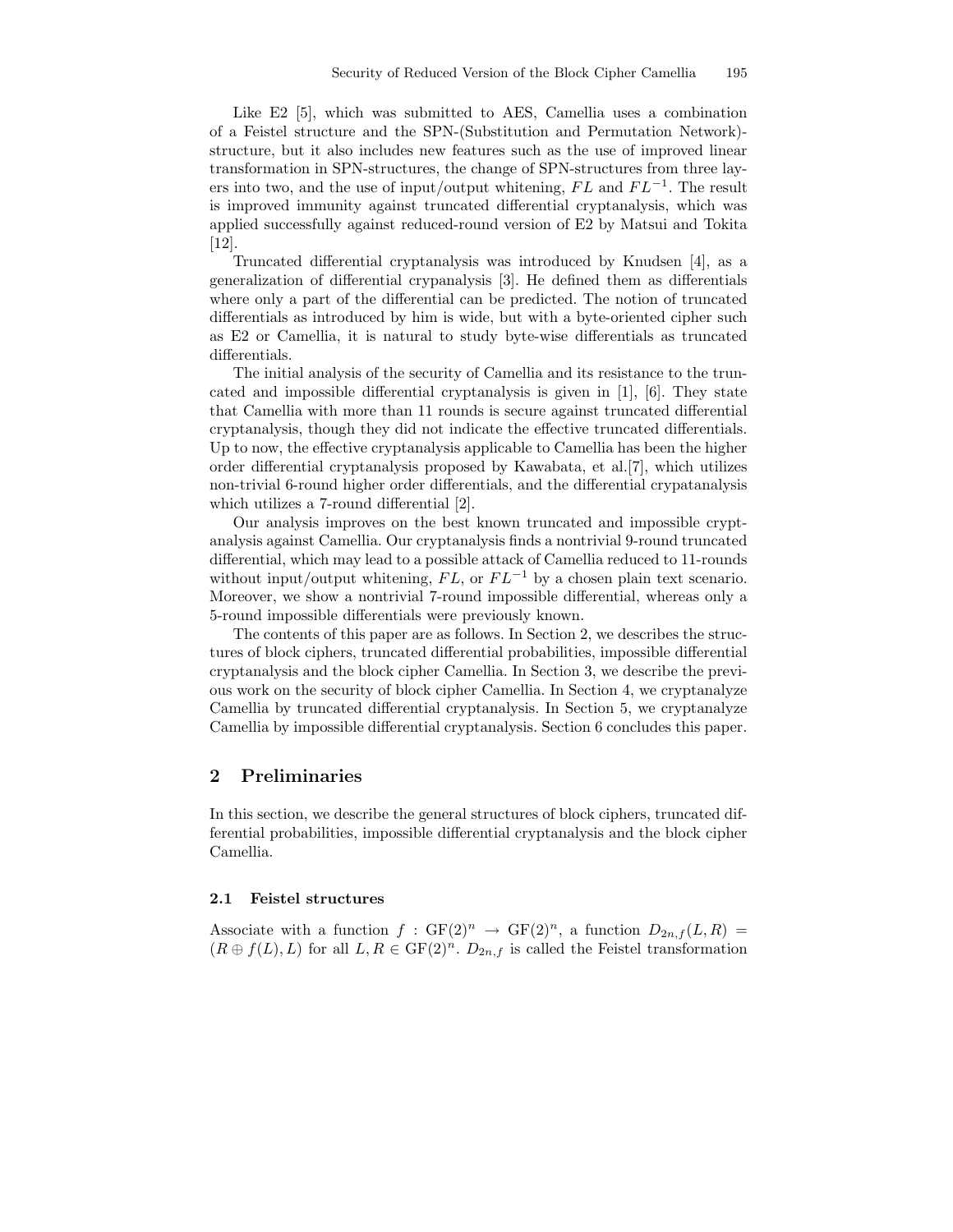associated with f. Furthermore, for functions  $f_1, f_2, \dots, f_s : GF(2)^n \to GF(2)^n$ , define  $\psi_n(f_1, f_2, \dots, f_s) = D_{2n, f_s} \circ \dots \circ D_{2n, f_2} \circ D_{2n, f_1}$ . We call  $F(f_1, f_2, \dots, f_s) =$  $\psi_n(f_1, f_2, \dots, f_s)$  the s-round Feistel structure. At this time, we call the functions  $f_1, f_2, \dots, f_s$  the round functions of the Feistel structure  $F(f_1, f_2, \dots, f_s)$ .

### 2.2 SPN-structures [9]

This structure consists of two kinds of layers: nonlinear layer and linear layer. Each layer has different features as follows.

**Nonlinear (Substitution) layer:** This layer is composed of  $m$  parallel  $n$ -bit bijective nonlinear transformations.

Linear (Diffusion) layer: This layer is composed of linear transformations over the field  $GF(2^n)$  (especially in the case of E2 and Camellia,  $GF(2)$ ), where inputs are transformed linearly to outputs per word  $(n\text{-bits})$ .

Next for positive integer s, we define the s-layer SPN-structure that consists of s layers. First is a nonlinear layer, second is a linear layer, third is a nonlinear layer,  $\cdots$ .

#### 2.3 Word characteristics

We define a word characteristic function  $\chi : GF(2^n)^m \to GF(2)^m$ ,  $(a_1, \dots, a_m) \longmapsto (b_1, \dots, b_m)$  by

$$
b_i = \begin{cases} 0 \text{ if } a_i = 0 \\ 1 \text{ otherwise,} \end{cases}
$$

Hereafter, we call  $\chi(a)$  the word characteristic of  $a \in \mathrm{GF}(2^n)^m$ . Especially in the case of  $n = 8$ , we call  $\chi(a)$  the byte characteristic.

#### 2.4 Truncated differential probability

**Definition 1.** Let  $\Delta x, \Delta y \in \text{GF}(2^n)^m$  denote the input and output differences of the function f, respectively.

$$
\Delta x = (\Delta x_1, \Delta x_2, \cdots, \Delta x_m)
$$
  

$$
\Delta y = (\Delta y_1, \Delta y_2, \cdots, \Delta y_m)
$$

We define the input and output truncated differential  $(\delta x, \delta y) \in (\text{GF}(2)^m)^2$  of the function f, where

$$
\delta x = (\delta x_1, \delta x_2, \cdots, \delta x_m)
$$

$$
\delta y = (\delta y_1, \delta y_2, \cdots, \delta y_m)
$$

by  $\delta x = \chi(\Delta x), \delta y = \chi(\Delta y).$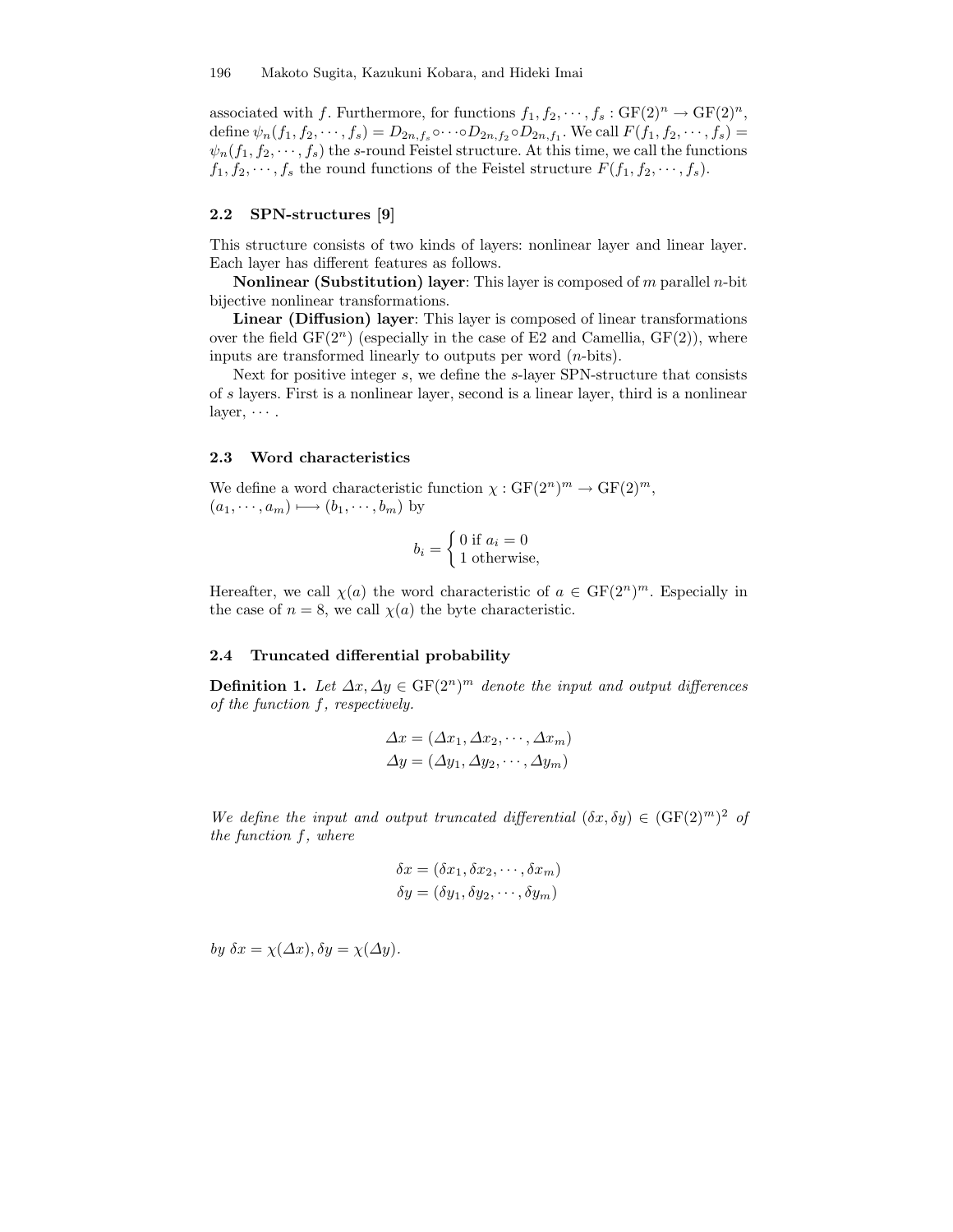Let  $p_f(\delta x, \delta y)$  denote the transition probability of the truncated differential induced by function f.  $p_f(\delta x, \delta y)$  is defined on the truncated differential  $(\delta x, \delta y)$ . Truncated differential probability  $p_f(\delta x, \delta y)$  is defined by

$$
p_f(\delta x, \delta y) = 1/c \sum_{\chi(\Delta x) = \delta x, \chi(\Delta y) = \delta y} \Pr(x \in \mathrm{GF}(2^n)^m | f(x) \oplus f(x \oplus \Delta x) = \Delta y),
$$

where c is the number of  $\Delta x$  that satisfy  $\chi(\Delta x) = \delta x$ .

# 2.5 Block cipher Camellia

Fig. 1 shows the entire structure of Camellia. Fig. 2 shows its round functions, and Fig. 3. shows  $FL$ -function and  $FL^{-1}$ -function.



Fig. 1. Block cipher Camellia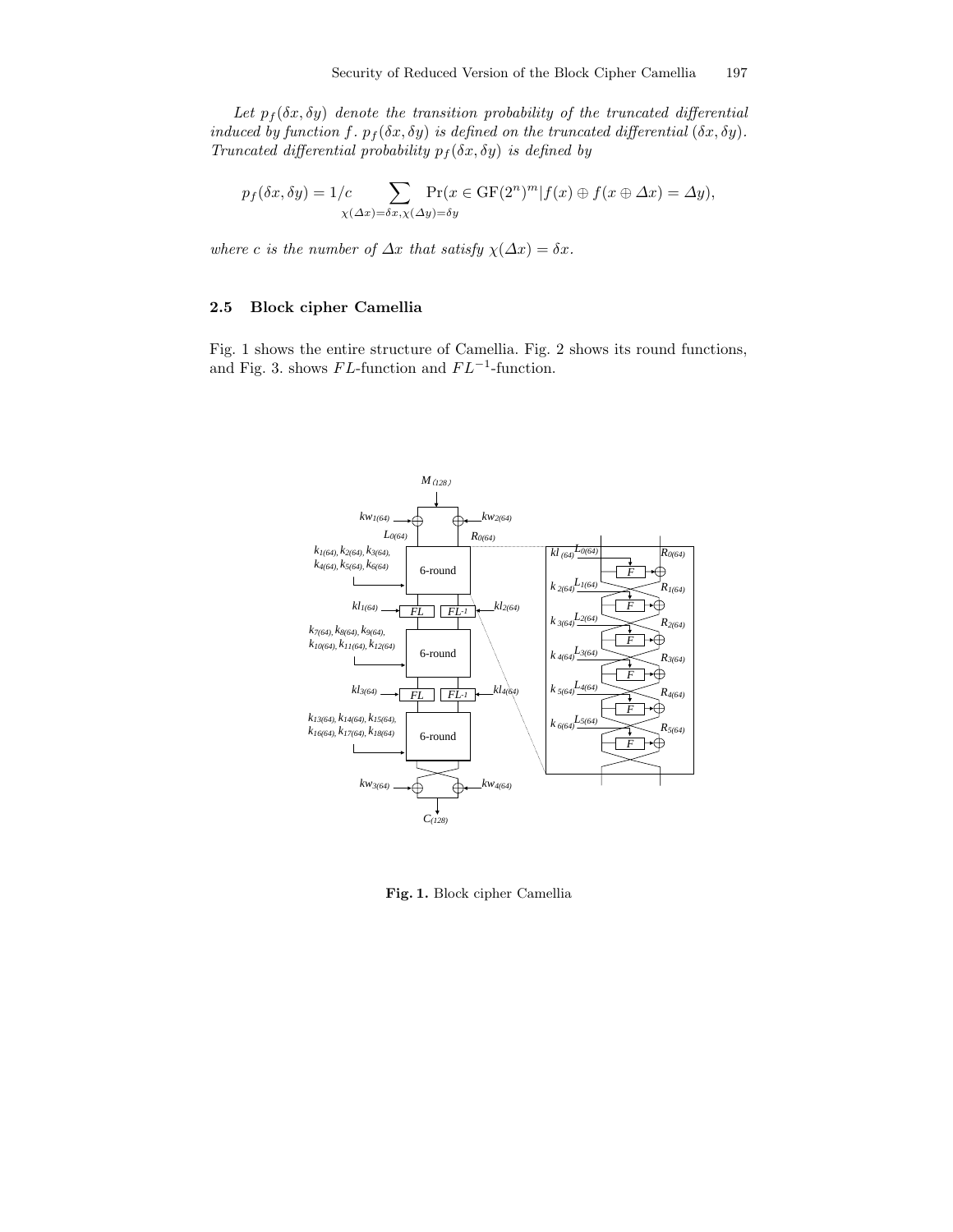

Fig. 2. F function of Camellia

# 3 Previous security evaluation of Camellia

# 3.1 Security evaluation against truncated differential cryptanalysis [10]

In [10], an algorithm to search for the effective truncated differentials of Feistel ciphers was proposed. This search algorithm consists of recursive procedures. Feistel ciphers are assumed to have  $S$  rounds and input and output block size is 2m bits.

# Algorithm 1 [11]

Let  $\Delta X^{(r)}$ ,  $\Delta Y^{(r)} \in \text{GF}(2)^m$  be the input and output truncated difference of the r-th round functions  $f_r$ . ( $\Delta L$ ,  $\Delta R$ ) is the truncated difference of the plaintext. Let  $Pr((\Delta X^{(0)}, \Delta X^{(1)}) | (\Delta L, \Delta R))$  be the r-round truncated differential probabilities.

- 1. Calculate all the truncated differential probabilities  $p_f(\delta x, \delta y)$  of the round function f for all truncated differentials  $(\delta x, \delta y)$  and save these probabilities in memory.
- 2. Select and fix  $(\Delta L, \Delta R)$ . Pr $((\Delta X^{(0)}, \Delta X^{(1)}) | (\Delta L, \Delta R))$  should be initialized as 1 if  $(\Delta X^{(0)}, \Delta X^{(1)}) = (\Delta L, \Delta R)$ , otherwise as 0.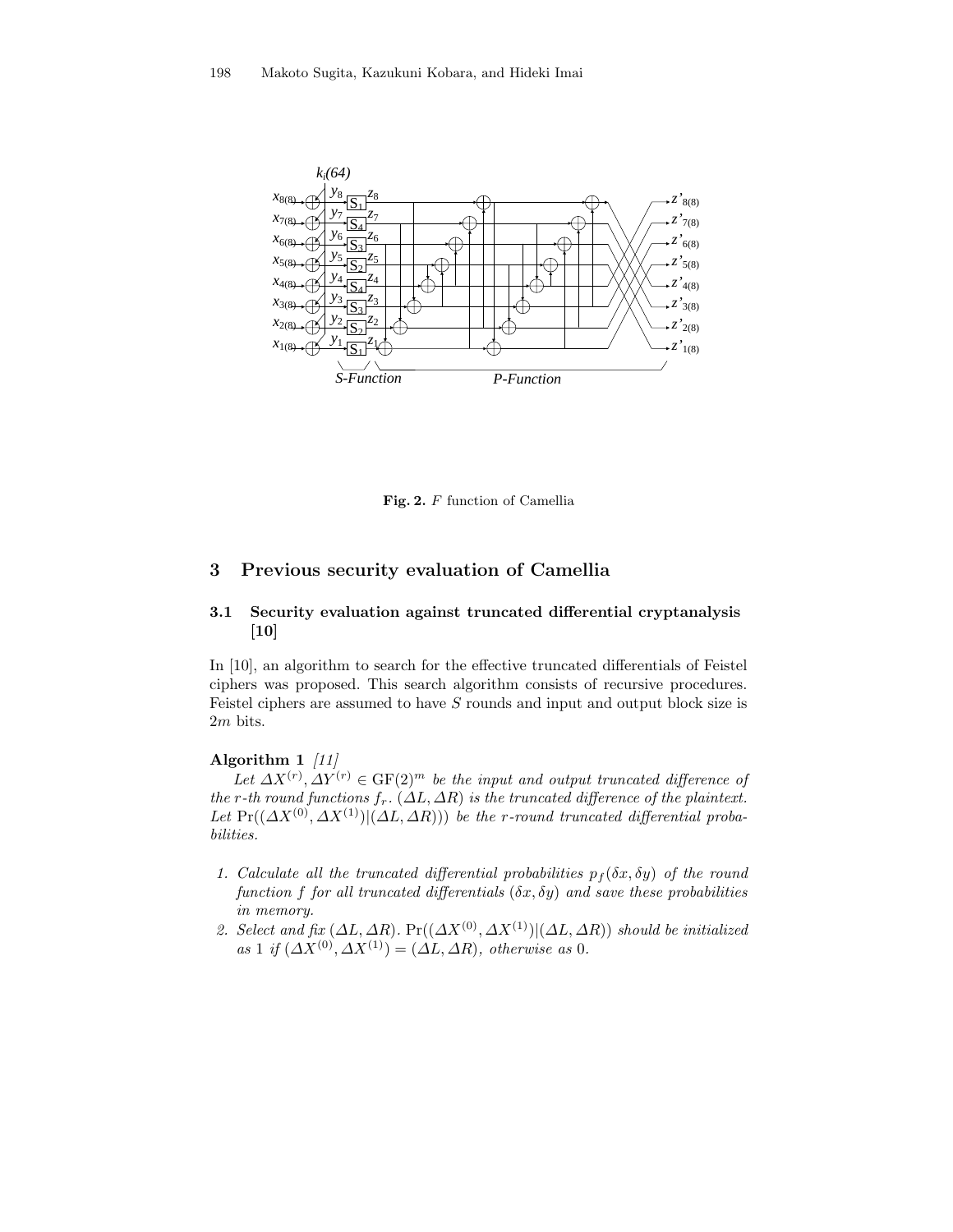

Fig. 3.  $FL$  and  $FL^{-1}$  functions of Camellia

- 3. Utilizing the values of  $p_f(\delta x, \delta y)$ , calculate  $Pr((\Delta X^{(r+1)}, \Delta X^{(r+2)})$  $(\Delta L, \Delta R)$  for all  $(\Delta X^{(r+1)}, \Delta X^{(r+2)})$  from all values of  $Pr((\Delta X^{(r)}, \Delta X^{(r+1)})|(\Delta L, \Delta R))$ , and save in memory. Repeat this from  $r = 1$  to S. and save the most effective truncated differential probability in memory, where 'most effective' means that the ratio of the obtained probability to the average probability is the maximum.
- 4. Repeat 2-3 for every  $(\Delta R, \Delta L)$ .
- 5. return the most effective truncated differential probability.

Using this procedure, we can search for all truncated differentials that lead to possible attacks on reduced-round version of Camellia. We cannot find any such truncated differentials for Camellia with more than 6-rounds by this algorithm. The best 6-round truncated differential that leads to possible attacks on reducedround version of Camellia is shown in Fig. 4.

By this path, total probability  $p \simeq 2^{-88}$ , whereas the average probability, which can be obtained when entire round function is a random permutation, is  $2^{-96}$ .

This evaluation is accurate if we take the ideal approximation model as is done in [10]. We note that this model is not always appropriate for Camellia, especially because the round function of Camellia is a 2-layer SPN, i.e. S-D (Substitution and Diffusion), not a 3-layer SPN, i.e. S-D-S. In [1] and [6], they upper-bounded the truncated differential probabilities considering this gap, and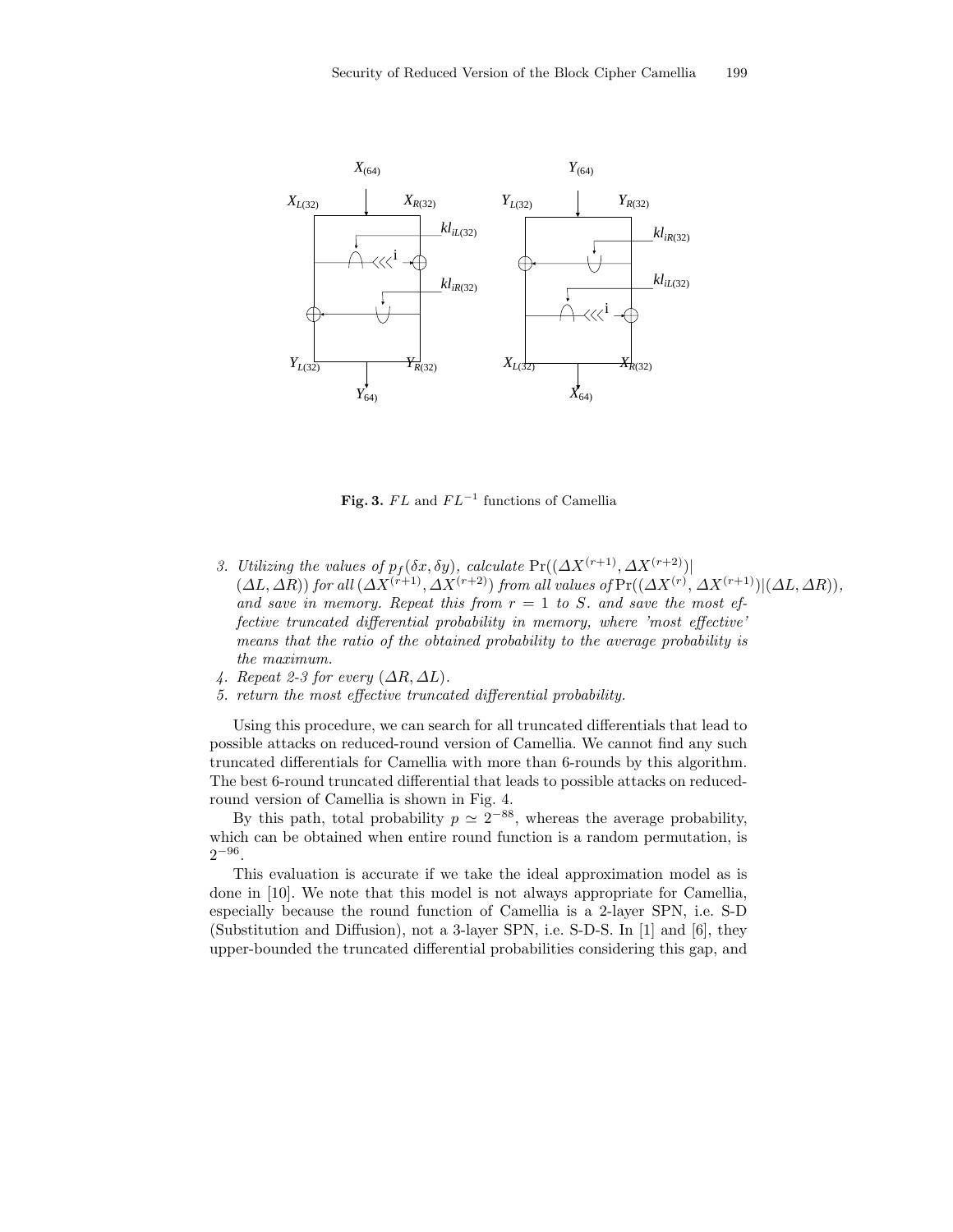

Fig. 4. 6-round truncated differential of Camellia

no effective truncated differentials for Camellia with more than 7-rounds (without input/output whitening,  $FL$  or  $FL^{-1}$ ) are known.

# 4 Truncated differential cryptanalysis of reduced-round version of Camellia without input/output whitening,  $FL$  or  $FL^{-1}$

This section indicates the truncated differentials that are effective in the cryptanalysis of reduced version of Camellia. These truncated differences cannot be found by the algorithm described in the previous section. We define notation in Fig. 5.

First we analyze the round function of Camellia. P-function composing Ffunction is denoted as follows.

$$
\begin{aligned} \mathrm{GF}(2^8)^8 \rightarrow \mathrm{GF}(2^8)^8 \\ (z_1, z_2, z_3, z_4, z_5, z_6, z_7, z_8) \mapsto (z_1', z_2', z_3', z_4', z_5', z_6', z_7', z_8'). \end{aligned}
$$

This transformation can be expressed by linear transformations represented by matrix P.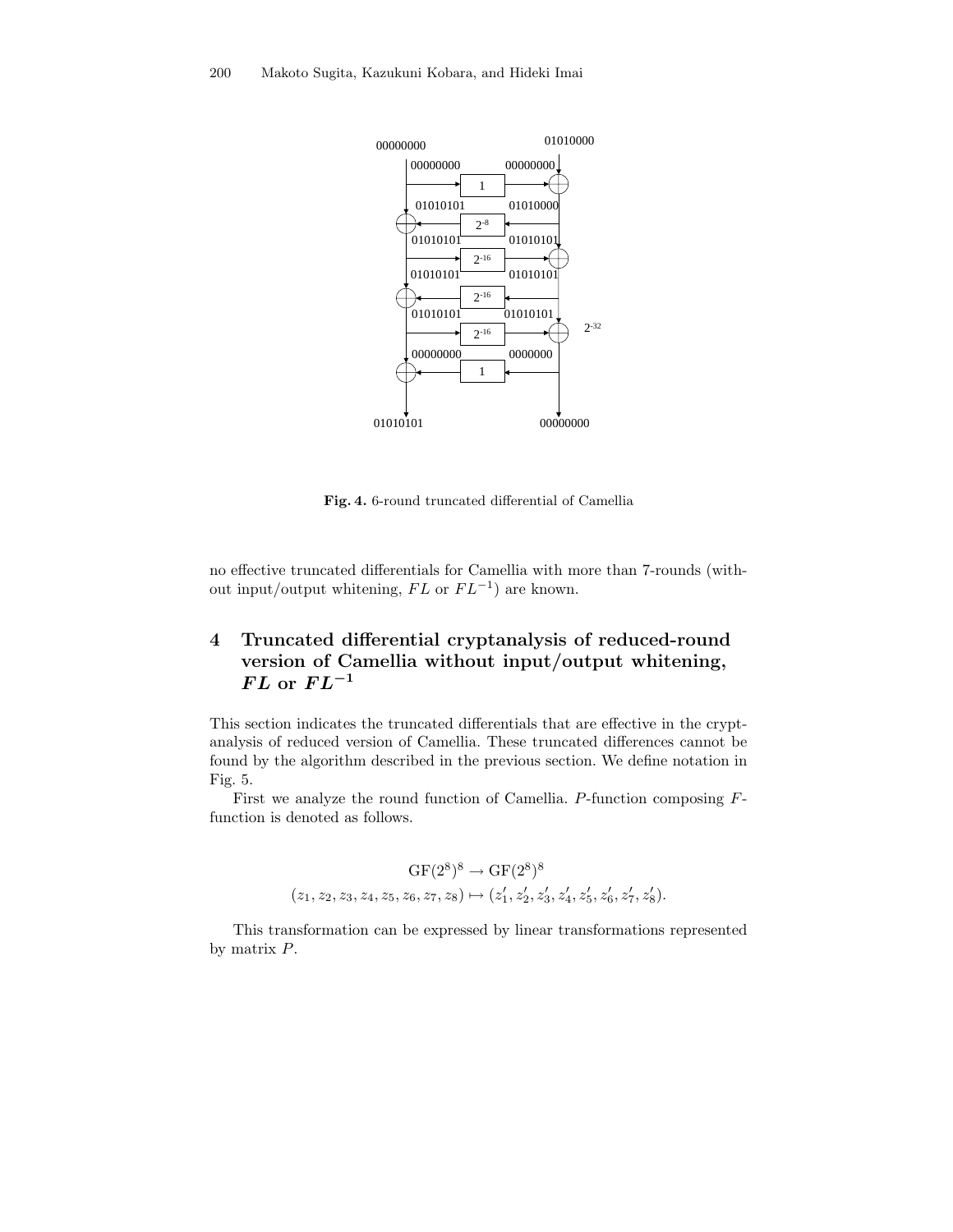

Fig. 5. Notation

| $\overline{z_1}$<br>$\mathstrut z_2$<br>$z_3$ |  | $z'_1$<br>$z_{2}^{\prime}$<br>$z^\prime_3$ |                       | $\overline{z}_1$<br>$\scriptstyle z_{2}$<br>$\overline{z_3}$ |
|-----------------------------------------------|--|--------------------------------------------|-----------------------|--------------------------------------------------------------|
| $\mathcal{Z}_4$<br>$z_{5}$                    |  | $z_{4}'$<br>$z'_{5}$                       | $\boldsymbol{P}$<br>= | $\overline{z_4}$<br>$z_{5}$                                  |
| $z_6$<br>$\mathcal{Z} _7$<br>$z_8$            |  | $z'_6$<br>$z_{\tau}'$<br>$z_8^{\cdot}$     |                       | $\overline{z}_6$<br>$\mathcal{Z} _7$<br>$z_8$                |

where

$$
P = \left(\begin{array}{rrrr} 1&0&1&1&0&1&1&1\\ 1&1&0&1&1&0&1&1\\ 1&1&1&0&1&1&0&1\\ 0&1&1&1&1&1&1&0\\ 1&1&0&0&0&1&1&1\\ 0&1&1&0&1&0&1&1\\ 0&0&1&1&1&1&0&1\\ 1&0&0&1&1&1&1&0 \end{array}\right)
$$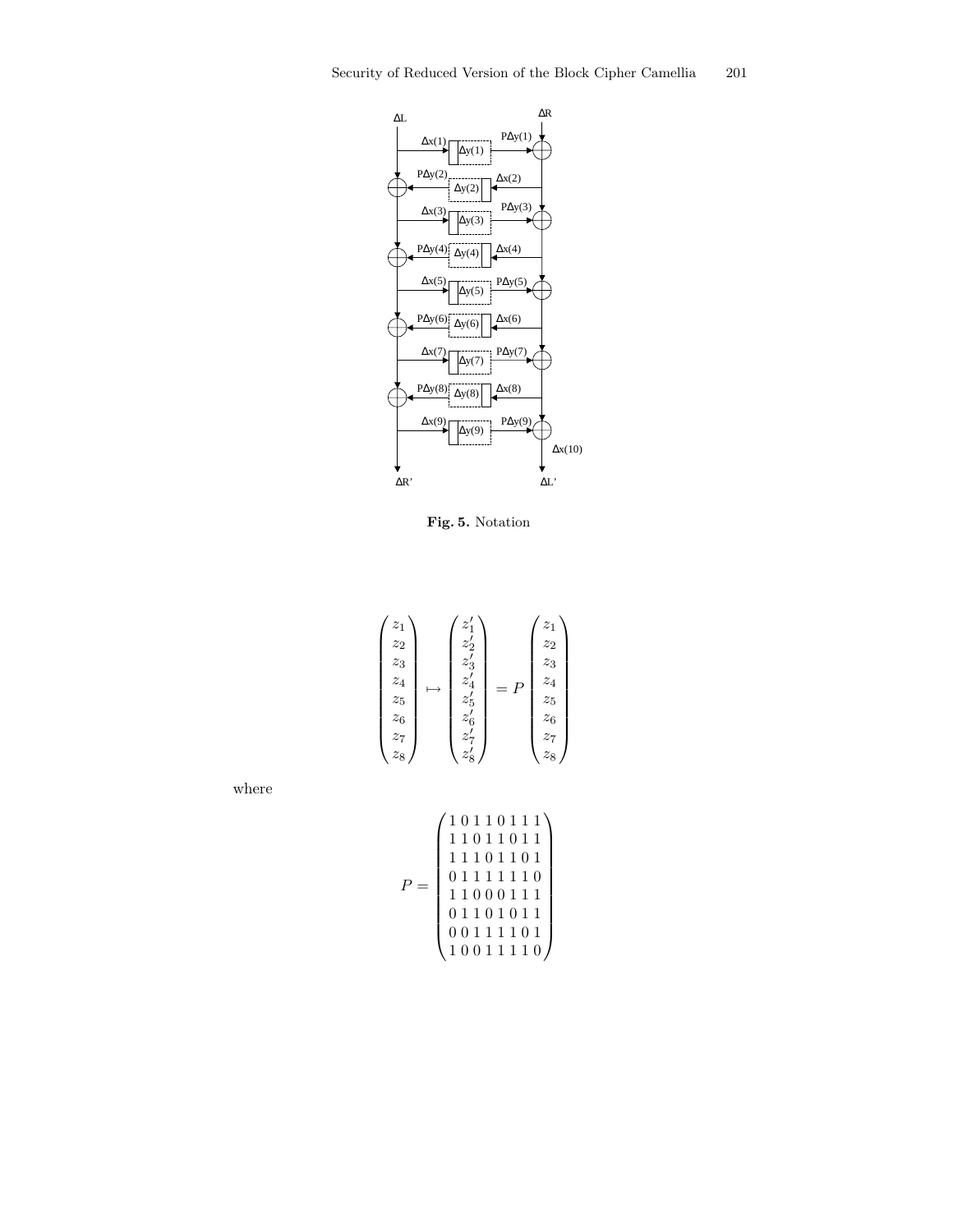This transformation induces the transformation of the difference as follows.

$$
\begin{pmatrix}\n\Delta z_1 \\
\Delta z_2 \\
\Delta z_3 \\
\Delta z_4 \\
\Delta z_5 \\
\Delta z_6 \\
\Delta z_7 \\
\Delta z_8\n\end{pmatrix}\n\mapsto\n\begin{pmatrix}\n\Delta z'_1 \\
\Delta z'_2 \\
\Delta z'_3 \\
\Delta z'_4 \\
\Delta z'_5 \\
\Delta z'_6 \\
\Delta z'_7 \\
\Delta z'_8\n\end{pmatrix}\n=\nP\n\begin{pmatrix}\n\Delta z_1 \\
\Delta z_2 \\
\Delta z_3 \\
\Delta z_4 \\
\Delta z_5 \\
\Delta z_6 \\
\Delta z_7 \\
\Delta z_8\n\end{pmatrix}
$$

Next we consider the truncated differentials effective for truncated differential cryptanalysis.

When  $\Delta z_1, \Delta z_2 \neq 0, \Delta z_3 = \Delta z_4 = \Delta z_5 = \Delta z_6 = \Delta z_7 = \Delta z_8 = 0$ , then

$$
\begin{pmatrix}\n\Delta z_1 \\
\Delta z_2 \\
0 \\
0 \\
0 \\
0 \\
0 \\
0\n\end{pmatrix}\n\mapsto\n\begin{pmatrix}\n\Delta z_1 \\
\Delta z_1 \oplus \Delta z_2 \\
\Delta z_1 \oplus \Delta z_2 \\
\Delta z_1 \oplus \Delta z_2 \\
\Delta z_2 \\
0 \\
\Delta z_1 \oplus \Delta z_2\n\end{pmatrix}
$$

When  $\Delta z_1 \neq \Delta z_2$ , this can be expressed in terms of byte characteristics as

$$
(11000000) \mapsto (11111101).
$$

In this case, this transition probability (truncated differential probability)  $p_1 \simeq$ 1.

Utilizing the value of

$$
P^{-1} = \begin{pmatrix} 0 & 1 & 1 & 1 & 0 & 1 & 1 & 1 \\ 1 & 0 & 1 & 1 & 1 & 0 & 1 & 1 \\ 1 & 1 & 0 & 1 & 1 & 1 & 0 & 1 \\ 1 & 1 & 1 & 0 & 1 & 1 & 1 & 0 \\ 1 & 1 & 0 & 0 & 1 & 0 & 1 & 1 \\ 0 & 1 & 1 & 0 & 1 & 0 & 1 & 0 \\ 0 & 0 & 1 & 1 & 1 & 1 & 1 & 0 \\ 1 & 0 & 0 & 1 & 0 & 1 & 1 & 1 \end{pmatrix},
$$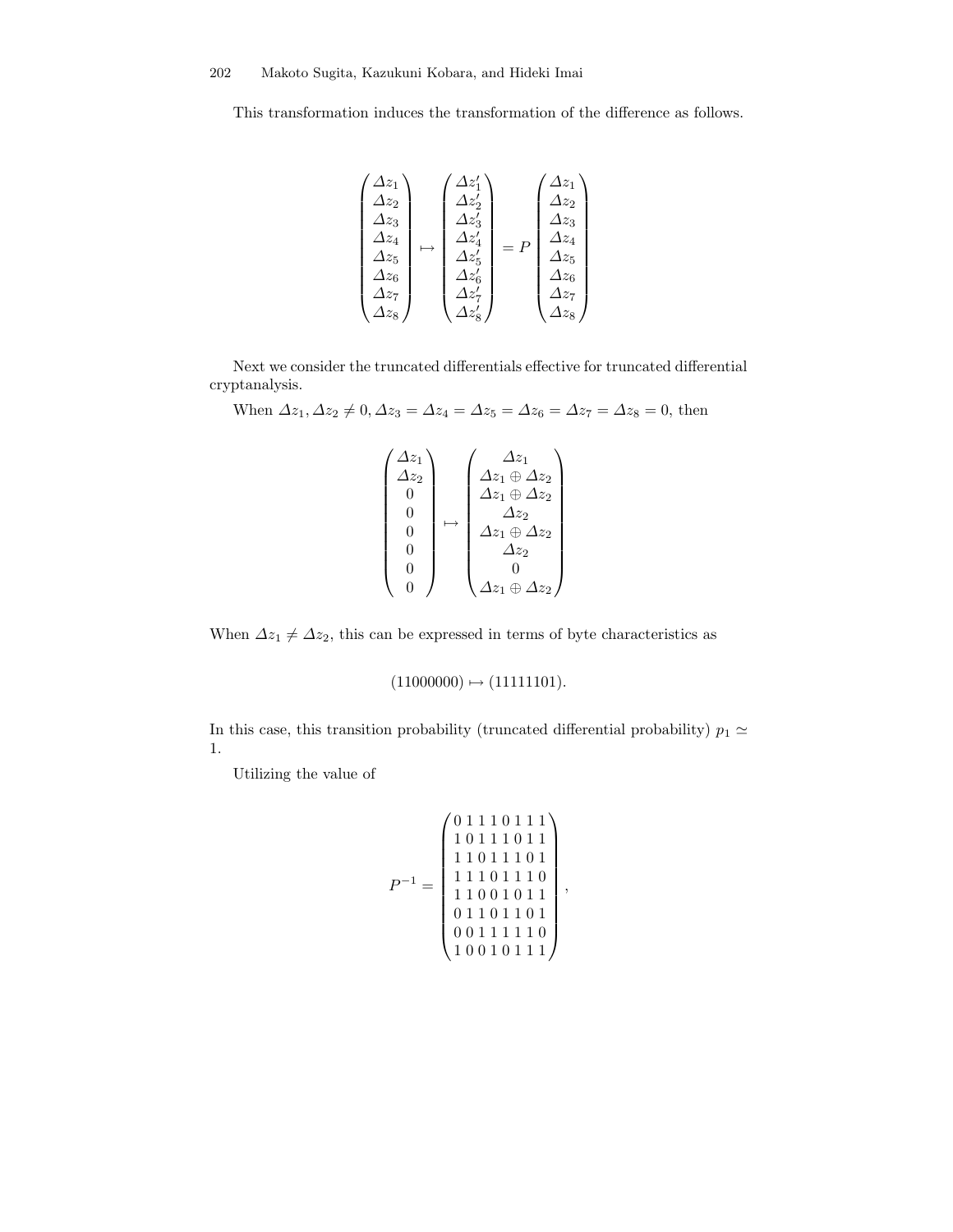when  $\Delta z_1, \Delta z_2 \neq 0, \Delta z_1 \neq \Delta z_2, \Delta z_3 = \Delta z_4 = \Delta z_5 = \Delta z_1 \oplus \Delta z_2, \Delta z_6 =$  $\Delta z_1, \Delta z_7 = 0, \Delta z_8 = \Delta z_2$ , we obtain

$$
\begin{pmatrix}\n\Delta z_1 \\
\Delta z_2 \\
\Delta z_1 \oplus \Delta z_2 \\
\Delta z_1 \oplus \Delta z_2 \\
\Delta z_1 \oplus \Delta z_2 \\
\Delta z_1 \\
0 \\
0 \\
0 \\
\Delta z_2\n\end{pmatrix} \mapsto \begin{pmatrix}\n\Delta z_2 \\
\Delta z_1 \\
0 \\
0 \\
0 \\
0 \\
0 \\
0\n\end{pmatrix},
$$

which can be expressed in terms of byte characteristics as

 $(111111101) \mapsto (11000000).$ 

This transition probability (truncated differential probability)  $p_2 \simeq 2^{-40}$ 

Utilizing these two transition probabilities, we can obtain a 9-round truncated differential that contains two different paths as in Fig. 6



Fig. 6. 9-round byte characteristic of Camellia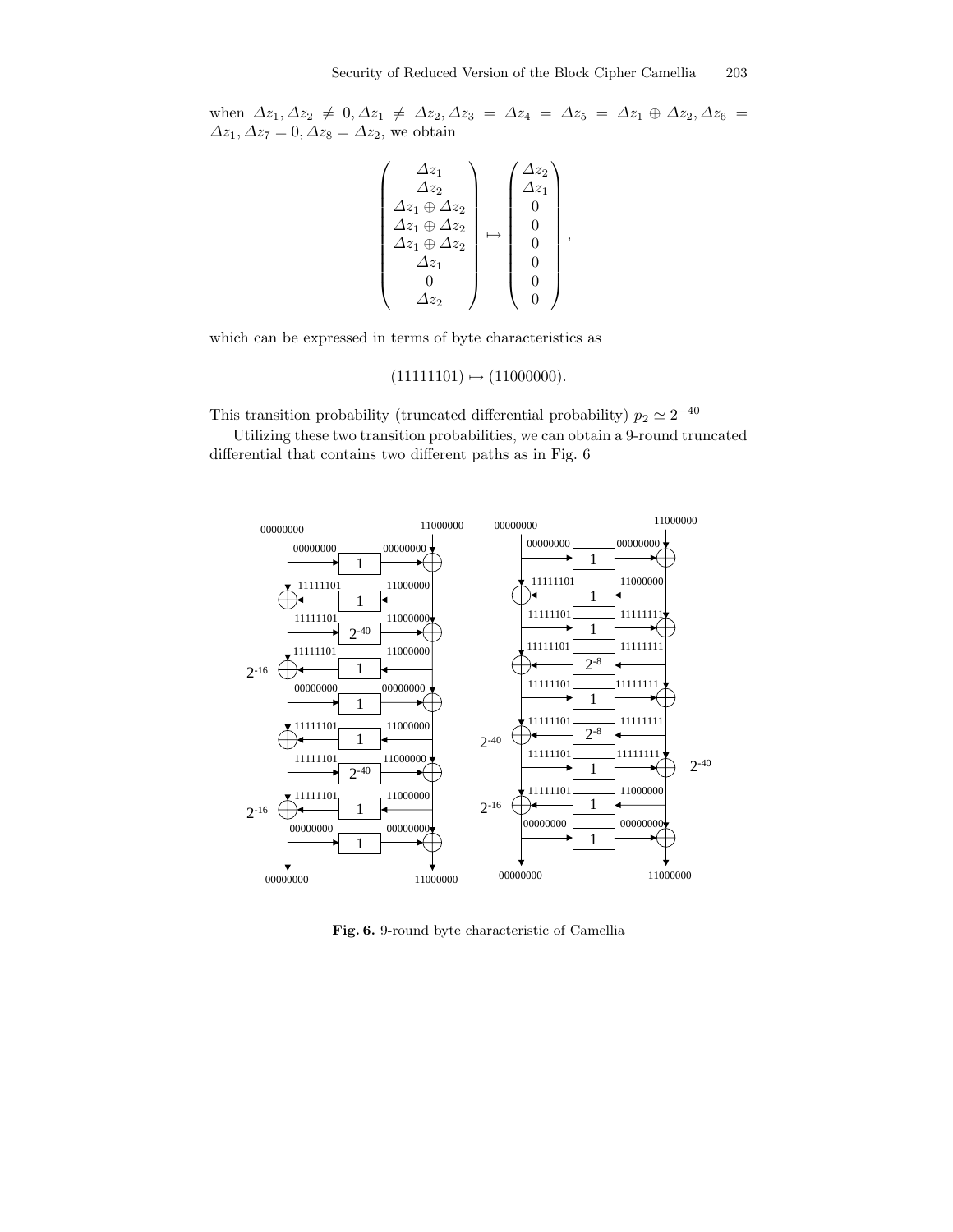In total, the first transition probability is approximately  $2^{-112}$  (see the evaluation in Appendix).

Similarly, we consider the other path, which is as effective as the first one. In total, this transition probability is also  $2^{-112}$  (see also the evaluation in Appendix).

Summing the two probabilities, therefore, the truncated differential probability of

$$
Pr(\chi(\Delta L') = (11000000), \chi(\Delta R') = (000000000)
$$
  

$$
\chi(\Delta L) = (00000000), \chi(\Delta R) = (11000000)
$$

$$
\approx 2.0 \times 2^{-112},
$$

which is approximately twice as large as the average value  $2^{-112}$ .

Our search has not found any truncated differential more effective than this for 9-round Camellia.

# 5 Impossible differential cryptanalysis of reduced-round version of Camellia without input/output whitening,  $FL$  or  $FL^{-1}$

### 5.1 Impossible differential cryptanalysis

Impossible differential means the differential that holds with probability 0, or the differential that does not exist. Using such an impossible differential, it is possible to narrow down the subkey candidates. It is known that there is at least one 5-round impossible differential in any Feistel structure with bijective round functions. Since Camellia uses the Feistel structure with  $FL$  and  $FL^{-1}$ inserted between every 6-rounds and the round function is bijective, Camellia has 5-round impossible differentials.

#### 5.2 Impossible differential cryptanalysis of reduced Camellia

In [1], they state that they have not found impossible differentials for more than 5 rounds. In this subsection, we indicate one impossible differential of a 7-round reduced-round version of Camellia without input/output whitening, FL and  $FL^{-1}$  as shown in Fig. 7.

In this figure, we consider the byte characteristic

 $(0000000010000000) \mapsto (1000000000000000),$ 

In this case, we can prove that this is an impossible differential as follows. First we assume  $\chi(\Delta L) = (00000000), \chi(\Delta R) = (10000000), \chi(\Delta R') =$  $(00000000), \chi(\Delta L') = (10000000).$ 

This assumption implies that

$$
\Delta x_1 = \Delta y_1 = P \Delta y_1 = 0, \Delta x_2 = \Delta R, \Delta x_7 = \Delta y_7 = P \Delta y_7 = 0, \Delta x_6 = \Delta L'.
$$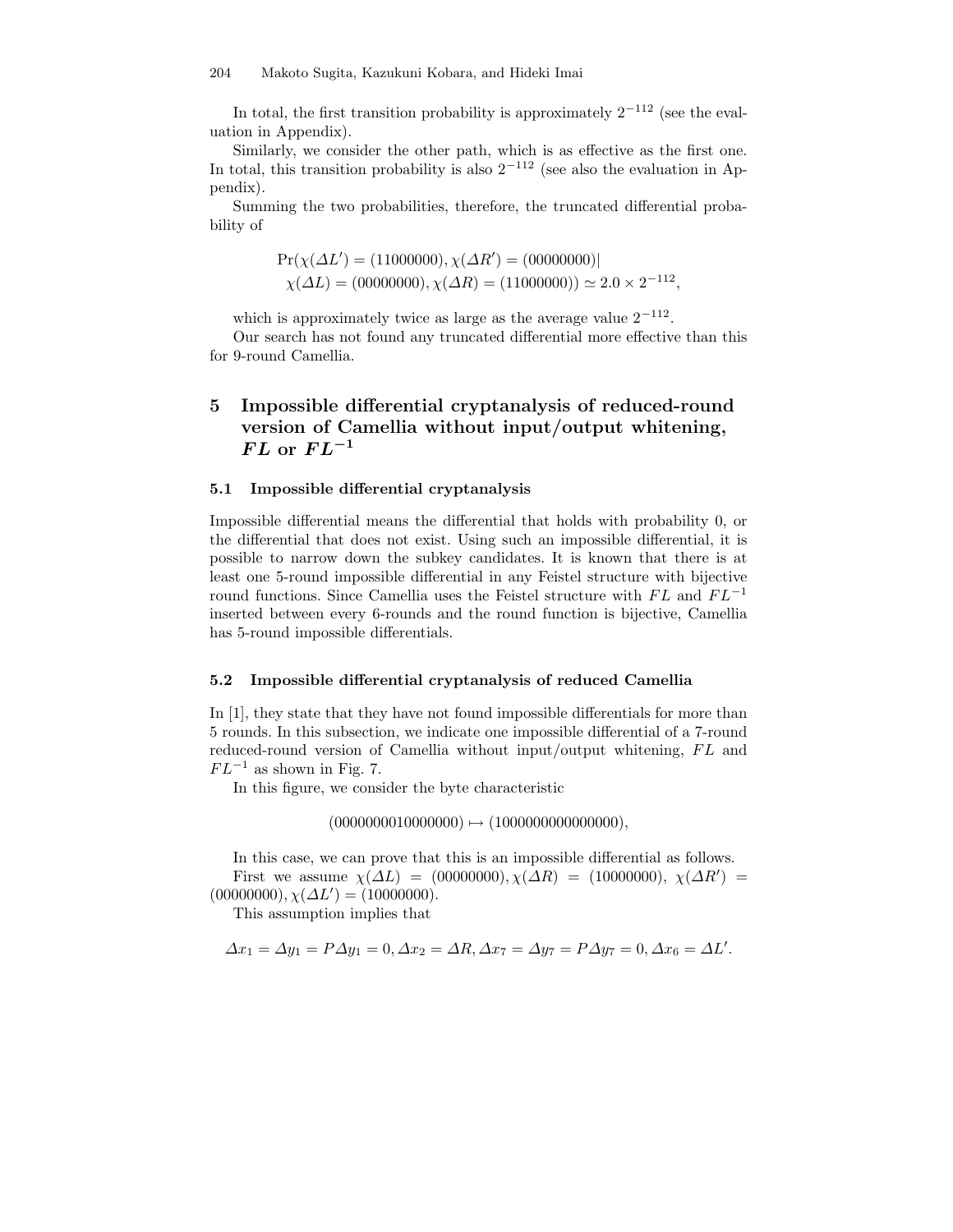

Fig. 7. 7-round impossible differential of Camellia

From

$$
P\varDelta y_4 = P\varDelta y_2 \oplus P\varDelta y_6,
$$

it follows that

$$
\Delta y_4 = \Delta y_2 \oplus \Delta y_6,
$$

which implies

$$
\chi(\Delta x_4) = \chi(\Delta y_4) = \begin{cases} (10000000) & \text{if } \Delta y_2 \neq \Delta y_6 \\ (00000000) & \text{otherwise.} \end{cases}
$$

From the definition of  $P$ ,

$$
\chi(\Delta y_3) = \chi(\Delta x_3) = (11101001),
$$

where  $\varDelta y_{3}\neq 0$  because  $\varDelta x_{3}\neq 0$  follows from  $\varDelta y_{2}\neq 0$ Similarly,

$$
\chi(\Delta y_5) = \chi(\Delta x_5) = (11101001),
$$

where  $\Delta y_5 \neq 0$  because  $\Delta x_5 \neq 0$  follows from  $\Delta y_6 \neq 0$ . Since  $\chi(\Delta R) = (10000000)$ , it holds that

$$
\chi(\Delta x_4 \oplus \Delta R) = \begin{cases} (10000000) \text{ if } \Delta x_4 \neq \Delta R \\ (00000000) \text{ otherwise.} \end{cases}
$$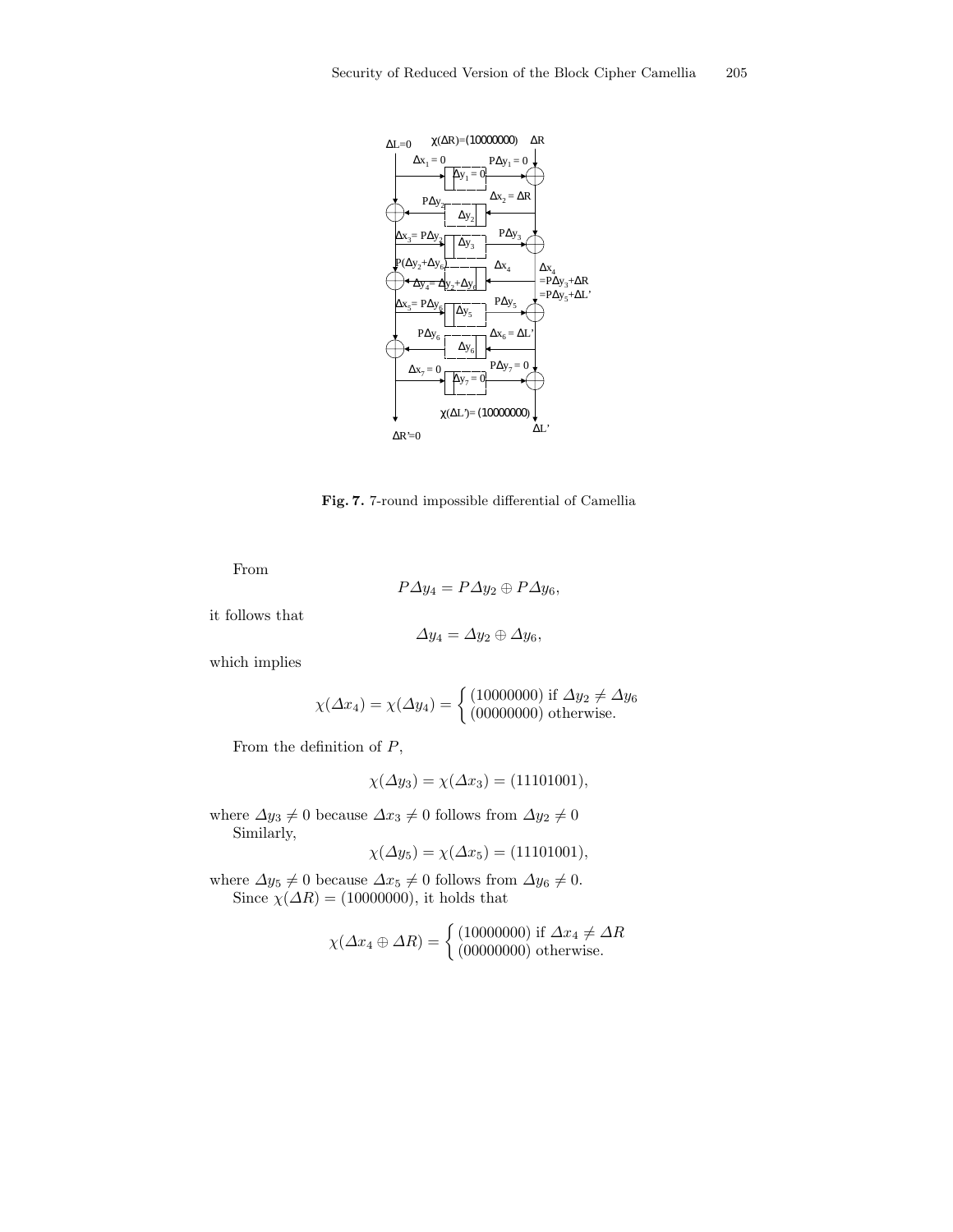Similarly, since  $\chi(\Delta L') = (10000000)$ , it holds that

$$
\chi(\Delta x_4 \oplus \Delta L') = \begin{cases} (10000000) \text{ if } \Delta x_4 \neq \Delta L'\\ (00000000) \text{ otherwise.} \end{cases}
$$

From Fig. 7, it holds that

$$
P \Delta y_3 = \Delta x_4 \oplus \Delta R, P \Delta y_5 = \Delta x_4 \oplus \Delta L',
$$

however, there is no  $(t,s) \in (\text{GF}(2^8)^8)^2$  such that  $\chi(t) = (11101001), \chi(s) =$  $(10000000), t \neq 0$  and  $Pt = s$ .

Thus, the truncated differential represented by

 $(0000000010000000) \mapsto (1000000000000000)$ 

is impossible.

### 6 Conclusion

This paper evaluated the security of the block cipher Camellia against truncated and impossible differential cryptanalysis. We introduced a nontrivial 9-round truncated differential that leads to a possible attack of reduced-round version of Camellia without input/output whitening,  $FL$  or  $FL^{-1}$  in a chosen plain text scenario. Prior studies showed only a 6-round truncated differential for a possible attack against 8-round Camellia. Moreover, we showed a nontrivial 7 round impossible differential, whereas only a 5-round impossible differentials were previously known.

# Acknowledgment

We would like to thank Shiho Moriai and the anonymous reviewers for their helpful comments.

### References

- 1. K. Aoki, T. Ichikawa, M. Kanda, M. Matsui, S. Moriai, J. Nakajima and T. Tokita, "Camellia: A 128-Bit Block Cipher Suitable for Multiple Platform" http://info.isl.ntt.co.jp/camellia/
- 2. E. Biham, O. Dunkelman, V. Furman, T. Mor, "Preliminary report on the NESSIE submissions Anubis, Camellia, IDEA, Khazad, Misty1, Nimbus, Q," NESSIE public report.
- 3. E. Biham and A. Shamir, "Differential Cryptanalysis of DES-like Cryptosystems." Journal of Cryptology, Vol.4, No.1, pp.3-72, 1991. (The extended abstract was presented at CRYPTO'90).
- 4. L.R. Knudsen and T.A. Berson, "Truncated Differentials of SAFER." In Fast Software Encryption - Third International Workshop, FSE'96, Volume 1039 of Lecture Notes in Computer Science, Berlin, Heidelberg, NewYork, Springer-Verlag, 1996.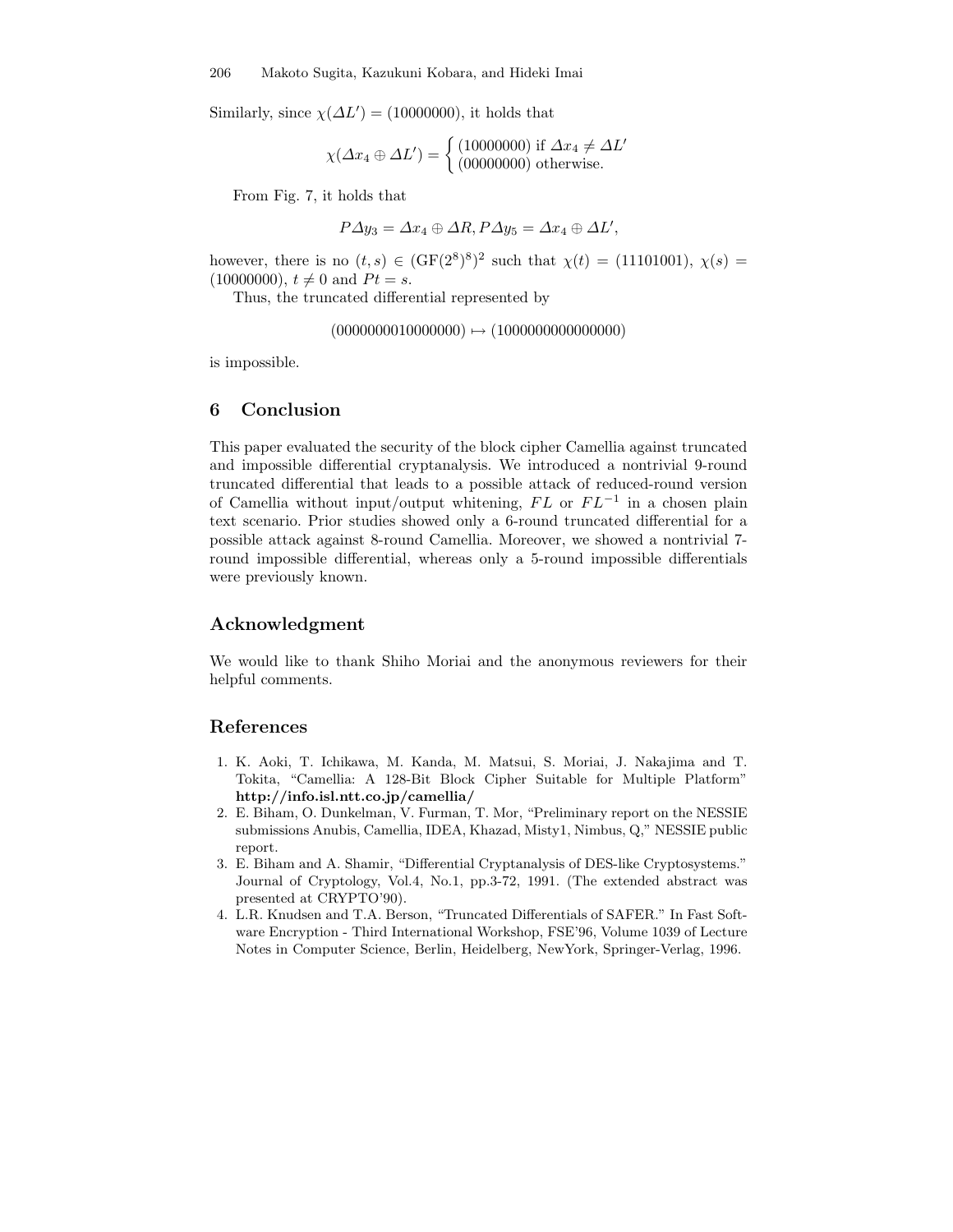- 5. M. Kanda et al. "A New 128-bit Block Cipher E2," IEICE Trans. fundamentals, Vol.E83-A, No.1, Jan., 2000.
- 6. M. Kanda and T. Matsumoto, "Security of Camellia against Truncated Differential Cryptanalysis," In Fast Software Encryption - 8th International Workshop, FSE'00.
- 7. T. Kawabata, Y. Ohgaki, T. Kaneko, "A study on Strength of Camellia against Higher Order Differential Attack," Technical Report of IEICE. ISEC 2001-9, pp.55- 62.
- 8. X. Lai, J.L. Massey and S. Murphy, "Markov Ciphers and Differential Cryptanalysis," Advances in Cryptography-EUROCRYPT '91. Lecture Notes in Computer Science, Vol. 576. Springer-Verlag, Berlin, 1992, pp.86-100.
- 9. A.J. Menezes, P.C. van Oorschot, S.A. Vanstone, "Handbook of Applied Cryptography", CRC Press, pp.250-250 (1997).
- 10. A. Moriai, M. Sugita, K. Aoki, M. Kanda, "Security of E2 against truncated Differential Cryptanalysis" Sixth Annual Workshop on Selected Areas in Cryptography (SAC'99), LNCS 1758 pp.106-117 , Springer Verlag, Berlin, 1999.
- 11. S. Moriai, M. Sugita and M. Kanda, "Security of E2 against truncated Differential Cryptanalysis" IEICE, Trans. fundamentals, Vol.E84-A NO.1, pp.319-325, January 2001.
- 12. M. Matsui, and T. Tokita, "Cryptanalysis of a Reduced Version of the Block Cipher E2" in 6-th international workshop, preproceedings FSE'99
- 13. K. Nyberg and L.R. Knudsen, "Provable security against a differential attack," in Advances in Cryptology - EUROCRYTO'93, LNCS 765, pp.55-64, Springer-Verlag, Berlin, 1994.
- 14. M. Sugita, K. Kobara, H. Imai, "Pseudorandomness and Maximum Average of Differential Probability of Block Ciphers with SPN-Structures like E2." Second AES Workshop, 1999.
- 15. M. Sugita, K. Kobara, H. Imai, "Relationships among Differential, Truncated Differential, Impossible Differential Cryptanalyses against Block-Oriented Block Ciphers like RIJNDAEL, E2" Third AES Workshop, 2000.
- 16. T. Tokita, M. Matsui, "On cryptanalysis of a byte-oriented cipher", The 1999 Symposium on Cryptography and Information Security, pp.93-98 (In Japanese), Kobe, Japan, January 1999.

# Appendix: Evaluation of truncated differential probability of Camellia

First we evaluate the transition probability of the first path in Fig. 6.

$$
Pr(\chi(P\Delta y(1)) = (00000000)|\chi(\Delta x(1)) = (00000000)) = 1
$$
  
\n
$$
Pr(\chi(\Delta x(2)) = (11000000)|\chi(P\Delta y(1)) = (00000000),
$$
  
\n
$$
\chi(\Delta R) = (11000000)) = 1
$$
  
\n
$$
Pr(\chi(P\Delta y(2)) = (11111101)|\chi(\Delta x(2)) = (11000000)) \approx 1
$$
  
\n
$$
Pr(\chi(\Delta x(3)) = (11111101)|\chi(P\Delta y(2)) = (11111101)),
$$
  
\n
$$
\chi(\Delta L) = (00000000) = 1
$$
  
\n
$$
Pr(\chi(P\Delta y(3)) = (11000000)|\chi(\Delta x(3)) = (11111101)) \approx 2^{-40}
$$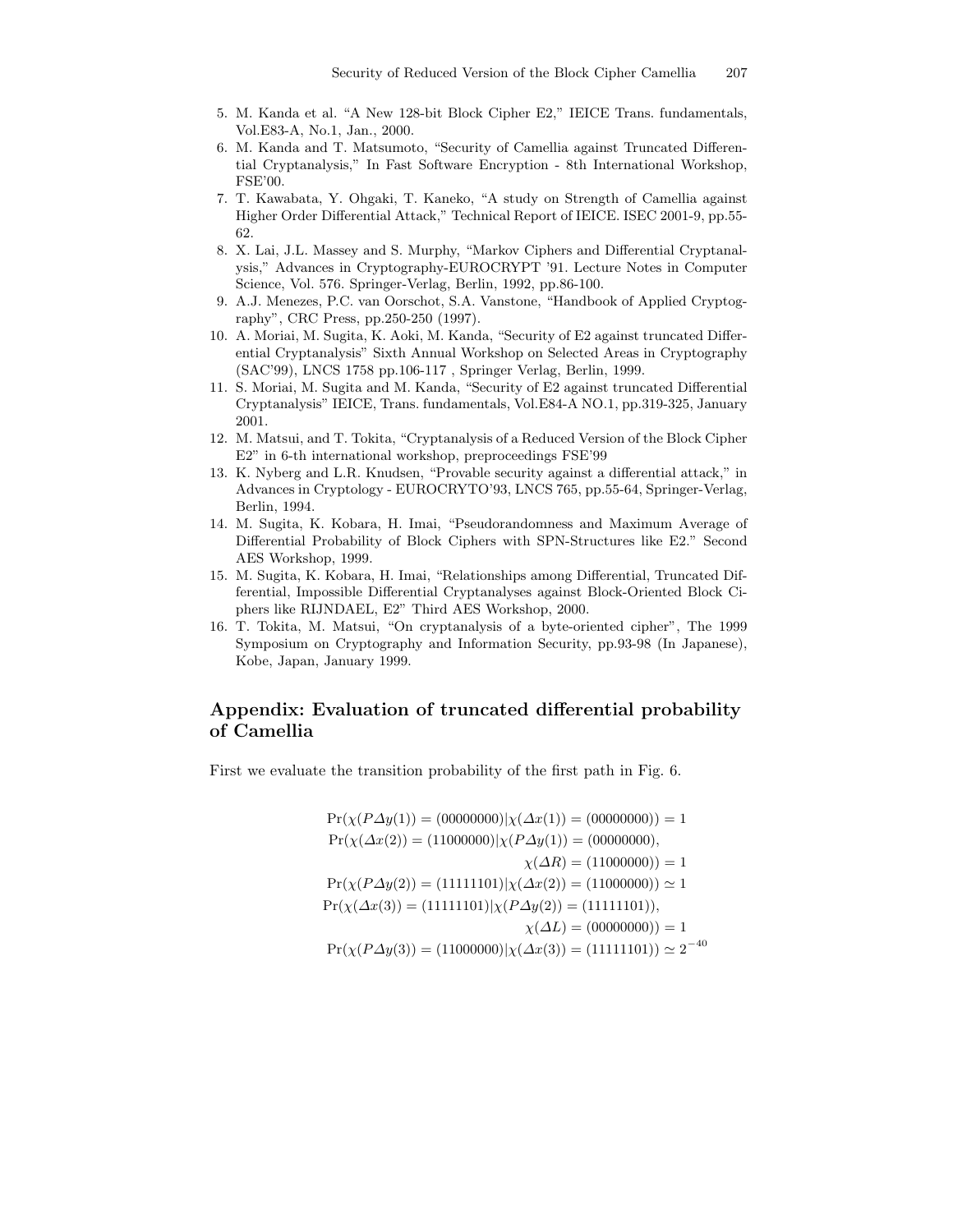$$
Pr(\chi(\Delta x(4)) = (11000000)|\chi(\Delta x(2)) = \chi(P\Delta y(3)) = (11000000)) \approx 1
$$
  
\n
$$
Pr(\chi(P\Delta y(4)) = (11111101)|\chi(\Delta x(4)) = (11000000)) \approx 1
$$
  
\n
$$
Pr(\chi(\Delta x(5)) = (00000000))|\chi(\Delta x(4)) = \chi(\Delta x(2)) = (11000000),
$$
  
\n
$$
\chi(\Delta x(1)) = (00000000)) \approx 2^{-16}
$$
  
\n
$$
Pr(\chi(P\Delta y(5)) = (00000000)|\chi(\Delta x(5)) = (00000000)) \approx 2^{-16}
$$
  
\n
$$
Pr(\chi(P\Delta y(5)) = (00000000)|\chi(P\Delta y(5)) = (000000000)) = 1
$$
  
\n
$$
Pr(\chi(\Delta x(6)) = (111000000)|\chi(P\Delta y(5)) = (000000000)
$$
  
\n
$$
\chi(\Delta x(4)) = (110000000) = 1
$$
  
\n
$$
Pr(\chi(\Delta x(7)) = (11111101)|\chi(P\Delta y(6)) = (11111101),
$$
  
\n
$$
\chi(\Delta x(5)) = (000000000) = 1
$$
  
\n
$$
Pr(\chi(P\Delta y(7)) = (11000000)|\chi(\Delta x(7)) = (11111101)) \approx 2^{-40}
$$
  
\n
$$
Pr(\chi(\Delta x(8)) = (11000000)|\chi(P\Delta y(7)) = (110000000)
$$
  
\n
$$
\chi(\Delta x(6)) = (110000000)
$$
  
\n
$$
Pr(\chi(\Delta x(9)) = (000000000)|\chi(\Delta x(8)) = \chi(\Delta x(6)) = (110000000)
$$
  
\n
$$
= Pr(\chi(P\Delta y(8)) = \chi(\Delta x(6)) = (110000000)
$$
  
\n
$$
\chi(\Delta x(5)
$$

In total, the transition probability is approximately  $2^{-112}$ .

Similarly, we consider the other path in Fig. 6, which is as effective as the first one.

$$
\Pr(\chi(P\Delta y(1)) = (00000000)|\chi(\Delta x(1)) = (00000000)) = 1
$$
  
\n
$$
\Pr(\chi(\Delta x(2)) = (11000000)|\chi(P\Delta y(1)) = (00000000),
$$
  
\n
$$
\chi(\Delta R) = (11000000)) = 1
$$
  
\n
$$
\Pr(\chi(P\Delta y(2)) = (11111101)|\chi(\Delta x(2)) = (11000000)) \approx 1
$$
  
\n
$$
\Pr(\chi(\Delta x(3)) = (11111101)|\chi(P\Delta y(2)) = (11111101)),
$$
  
\n
$$
\chi(\Delta R) = (00000000) = 1
$$
  
\n
$$
\Pr(\chi(P\Delta y(3)) = (11111111)|\chi(\Delta x(3)) = (11111101)) \approx 1
$$
  
\n
$$
\Pr(\chi(\Delta x(4)) = (11111111)|\chi(\Delta x(2)) = (11000000),
$$
  
\n
$$
\chi(P\Delta y(3)) = (11111111)) \approx 1
$$
  
\n
$$
\Pr(\chi(P\Delta y(4)) = (11111101)|\chi(\Delta x(4)) = (11111111)) \approx 2^{-8}
$$
  
\n
$$
\Pr(\chi(\Delta x(5)) = (11111101)|\chi(P\Delta y(4)) = \chi(\Delta x(3)) = (11111101)) \approx 1
$$